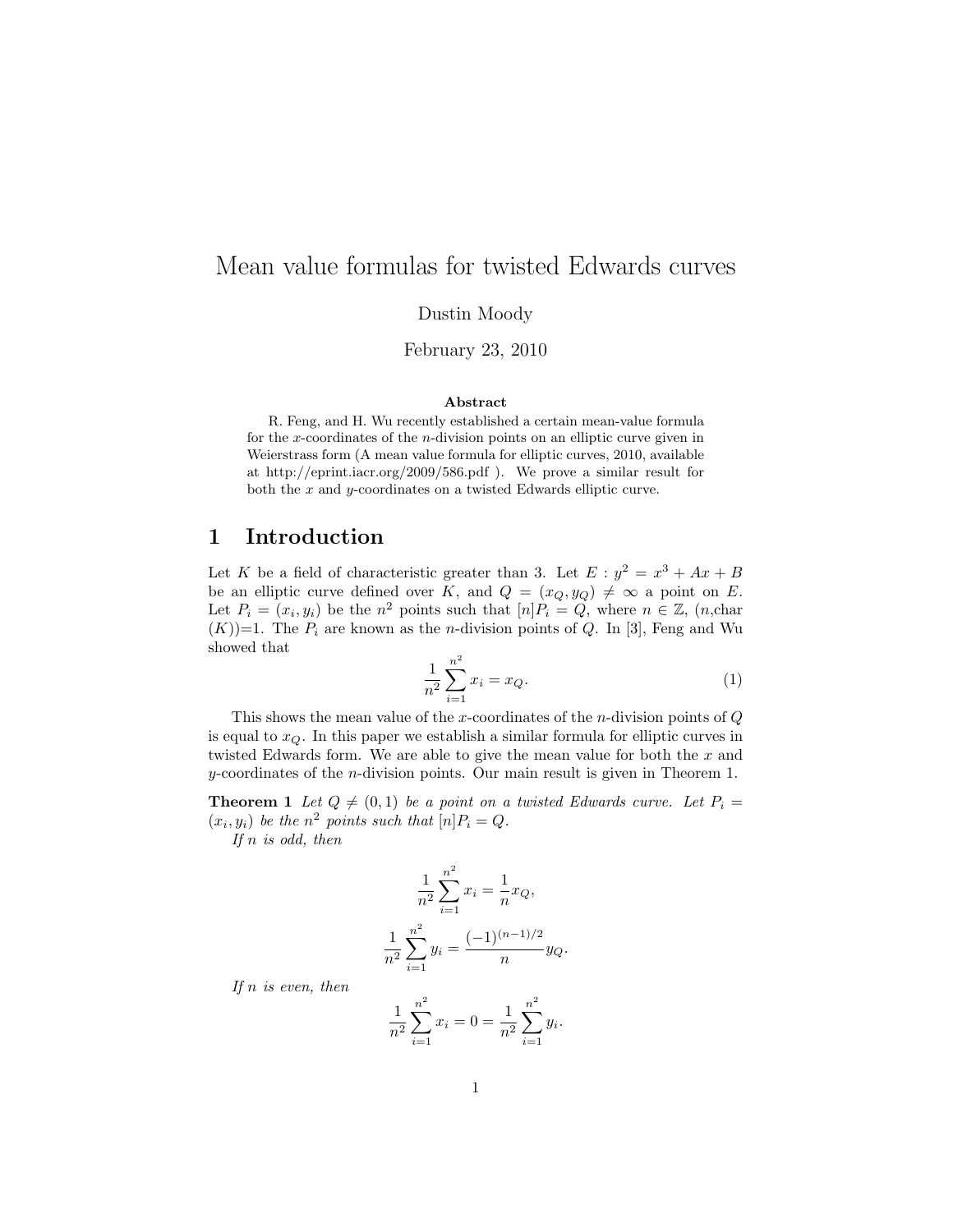This paper is organized as follows. In section 2 we review twisted Edwards curves, and in section 3 we look at their division polynomials. The twisted Edwards division polynomials, introduced in [4], [5], are an analogue to the classical division polynomials and a key ingredient of the proof of Theorem 1. We prove Thereom 1 in section 4. Section 5 concludes with a look at some open questions.

### 2 Twisted Edwards curves

H. Edwards recently proposed a new parameterization for elliptic curves [2]. These Edwards curves are of the form

$$
E_d: x^2 + y^2 = 1 + dx^2 y^2,
$$

with  $d \neq 1, d \in K$ . In [1], Bernstein et al. generalized this definition to twisted Edwards curves. These curves are given by the equation

$$
E_{a,d}: ax^2 + y^2 = 1 + dx^2y^2,
$$

where  $a$  and  $d$  are distinct, non-zero elements of  $K$ . Edwards curves are simply twisted Edwards curves with  $a = 1$ . The addition law for points on  $E_{a,d}$  is given by:

$$
(x_1, y_1) + (x_2, y_2) = \left(\frac{x_1y_2 + x_2y_1}{1 + dx_1x_2y_1y_2}, \frac{y_1y_2 - ax_1x_2}{1 - dx_1x_2y_1y_2}\right).
$$

If  $a$  is a square and  $d$  is not a square in  $K$ , then the addition law is complete. This means that the addition formula is valid for all points, with no exceptions. The addition law for Weierstrass curves is not complete, which is one of the advantages of Edwards curves. The additive identity on  $E_{a,d}$  is the point  $(0,1)$ , and the inverse of the point  $(x, y)$  is  $(-x, y)$ .

There is a birational transformation from  $E_{a,d}$  to change it to a curve in Weierstrass form. The map

$$
\phi: (x, y) \to \left( \frac{(5a - d) + (a - 5d)y}{12(1 - y)}, \frac{(a - d)(1 + y)}{4x(1 - y)} \right)
$$

maps the curve  $E_{a,d}$  to the curve

$$
E: y^2 = x^3 - \frac{a^2 + 14ad + d^2}{48}x - \frac{a^3 - 33a^2d - 33ad^2 + d^3}{864}.
$$

This map holds for all points  $(x, y)$ , with  $x(1 - y) \neq 0$ . For these points, we have  $\phi(0,1) = \infty$ , and  $\phi(0,-1) = \left(\frac{a+d}{6}, 0\right)$ .

### 3 Division polynomials for twisted Edwards curves

We will need the following results from [4], [5], concerning division polynomials for twisted Edwards curves. These are the analogue of the classical division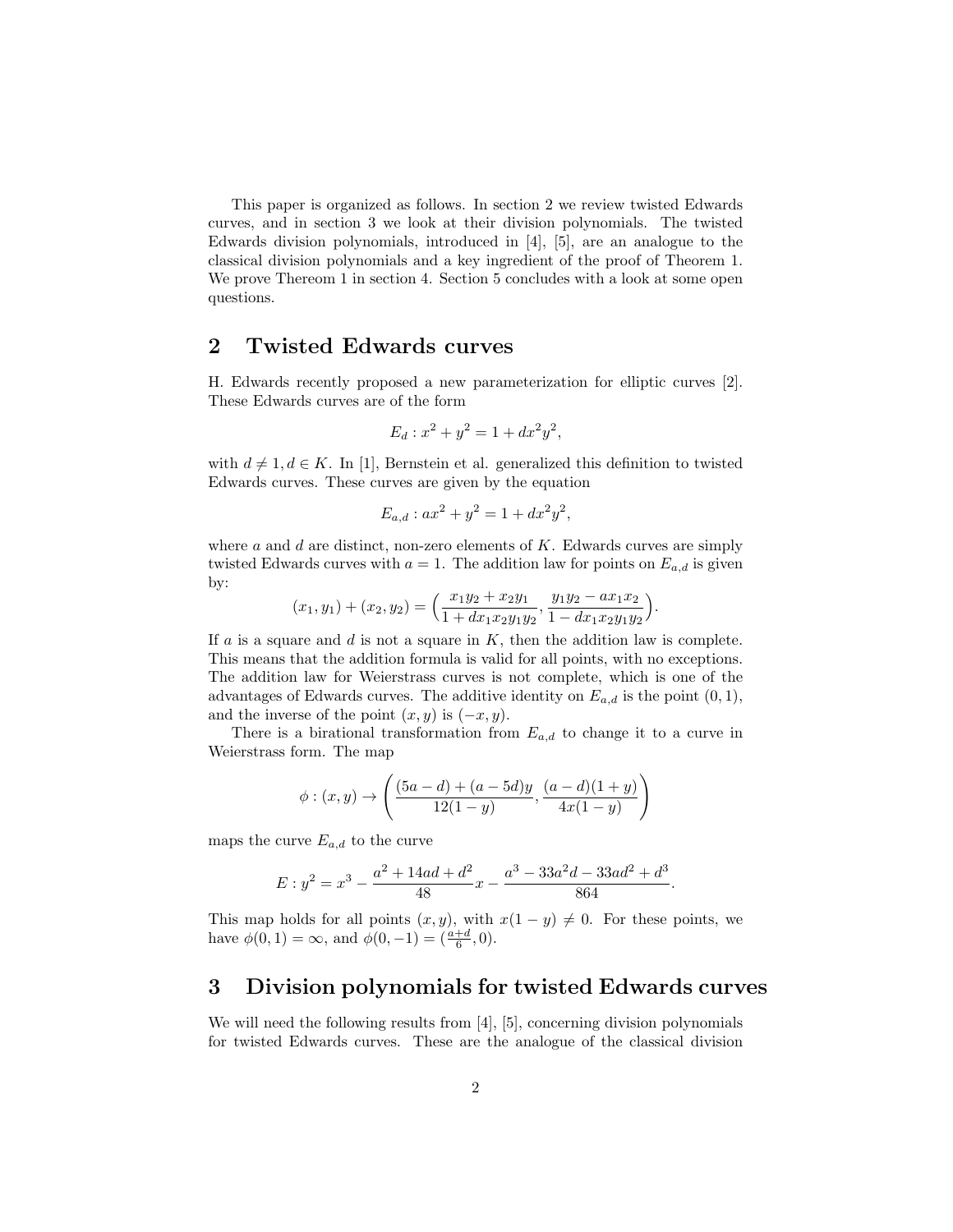polynomials associated to Weierstrass curves. In fact, the twisted Edwards division polynomials are the image of the classical division polynomials under the birational transformation given in the last section. Standard facts about the classical division polynomials can be found in [6] or [7].

**Theorem 2** Let  $(x, y)$  be a point on the twisted Edwards curve  $E_{a,d}$ , with  $(x, y) \neq (0, \pm 1)$ . Then for positive integers  $n \geq 1$  we have

$$
[n](x,y) = \left(\frac{\phi_n(x,y)\psi_n(x,y)}{\omega_n(x,y)}, \frac{\phi_n(x,y) - \psi_n^2(x,y)}{\phi_n(x,y) + \psi_n^2(x,y)}\right),
$$

where

$$
\psi_0(x, y) = 0,
$$
  
\n
$$
\psi_1(x, y) = 1,
$$
  
\n
$$
\psi_2(x, y) = \frac{(a - d)(y + 1)}{x(2(1 - y))},
$$
  
\n
$$
\psi_3(x, y) = \frac{(a - d)^3(-dy^4 - 2dy^3 + 2ay + a)}{(2(1 - y))^4},
$$
  
\n
$$
\psi_4(x, y) = \frac{2(a - d)^6 y (1 + y)(a - dy^4)}{x(2(1 - y))^7},
$$
  
\n
$$
\psi_{2k+1}(x, y) = \psi_{k+2}(x, y) \psi_k^3(x, y) - \psi_{k-1}(x, y) \psi_{k+1}^3(x, y) \text{ for } k \ge 2,
$$
  
\n
$$
\psi_{2k}(x, y) = \frac{\psi_k(x, y)}{\psi_{k+2}(x, y) \psi_{k-1}^2(x, y) - \psi_{k-2}(x, y) \psi_{k+1}^2(x, y)) \text{ for } k \ge 3,
$$

$$
\psi_{2k}(x,y) = \frac{\psi_k(x,y)}{\psi_2(x,y)} (\psi_{k+2}(x,y)) \psi_{k-1}^2(x,y) - \psi_{k-2}(x,y) \psi_{k+1}^2(x,y)) \text{ for } k \geq
$$

and

$$
\phi_n(x, y) = \frac{(1+y)\psi_n^2(x, y)}{1-y} - \frac{4\psi_{n-1}(x, y)\psi_{n+1}(x, y)}{a-d},
$$

$$
\omega_n(x, y) = \frac{2\psi_{2n}(x, y)}{(a-d)\psi_n(x, y)}.
$$

It is a bit of a misnomer to refer to  $\psi_n(x, y)$  as a division polynomial since it is not a polynomial. However, their behavior is largely shaped by a certain polynomial  $\tilde{\psi}_n(y)$  in their numerator. In [4], [5], Hitt, Moloney, and McGuire showed that

$$
\psi_n(x,y) = \begin{cases} \frac{(a-d)^{\left\lfloor 3n^2/8 \right\rfloor} \tilde{\psi}_n(y)}{(2(1-y))^{(n^2-1)/2}} & \text{if } n \text{ is odd,} \\ \frac{(a-d)^{\left\lfloor 3n^2/8 \right\rfloor} \tilde{\psi}_n(y)}{x(2(1-y))^{(n^2-2)/2}} & \text{if } n \text{ is even.} \end{cases}
$$

The first few  $\tilde{\psi}_n(y)$  are

$$
\tilde{\psi}_0(y) = 0,
$$
  

$$
\tilde{\psi}_1(y) = 1,
$$
  

$$
\tilde{\psi}_2(y) = y + 1,
$$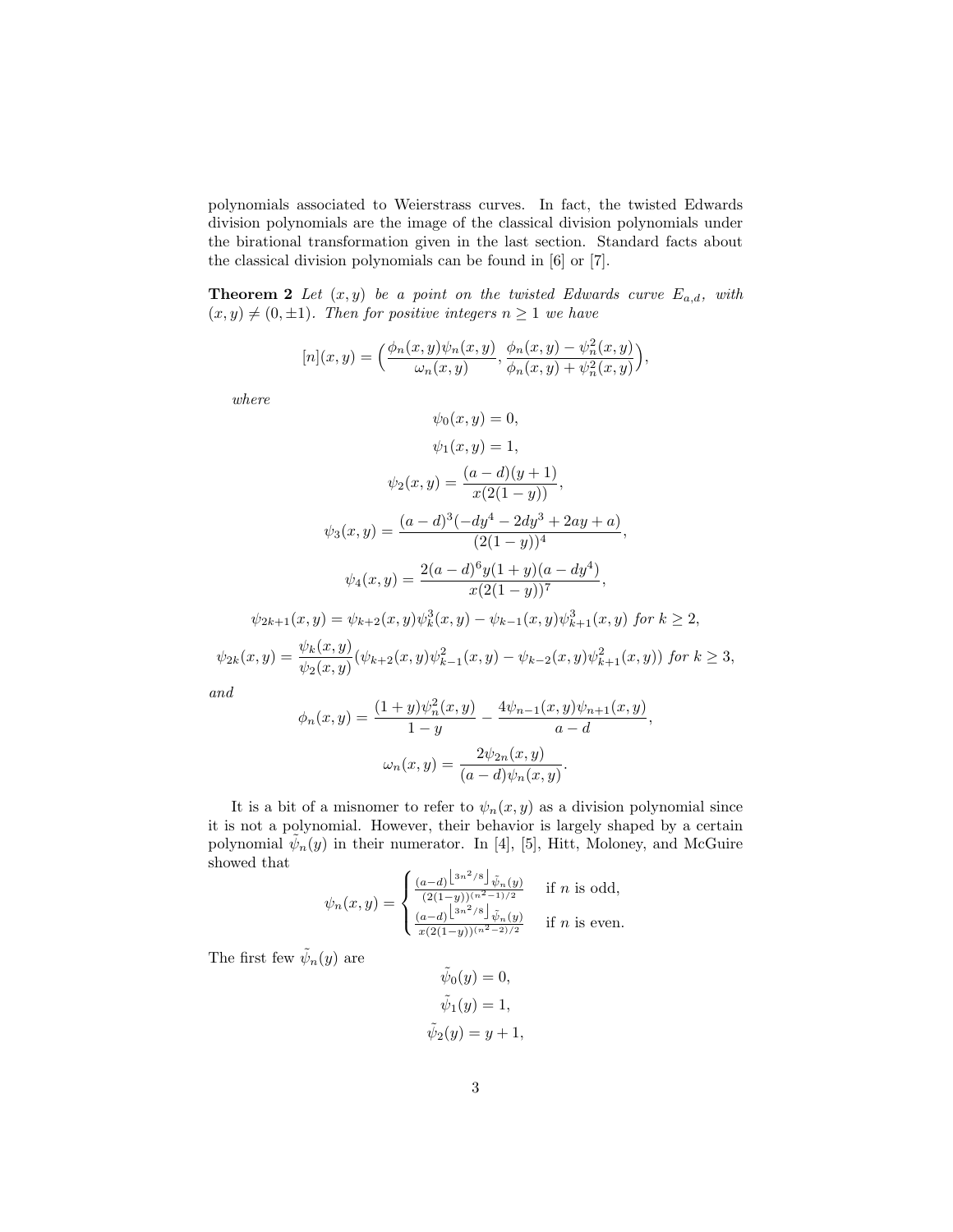$$
\tilde{\psi}_3(y) = -dy^4 - 2dy^3 + 2ay + a,
$$
  

$$
\tilde{\psi}_4(y) = -2dy^6 - 2dy^5 + ...,
$$
  

$$
\tilde{\psi}_5(y) = d^3y^{12} - 2d^3y^{11} + ...
$$

Note that  $\tilde{\psi}_n(y)$  is a polynomial in y, and not x. There is a recurrence relation they satisfy, which we will use below. Hitt, Moloney, and McGuire proved a formula for their first coefficient, and we will establish a formula for the second leading coefficient. As we will see, the second leading coefficient directly determines the mean value of the *n*-division points.

### Proposition 1 We have

$$
\tilde{\psi}_{2k+1}(y) = d^{(k^2+k)/2}((-1)^k y^{2k^2+2k} - 2\left\lfloor \frac{k+1}{2} \right\rfloor y^{2k^2+2k-1}) + \dots \tag{2}
$$

and

$$
\tilde{\psi}_{2k}(y) = d^{2k^2 - 1 - \left\lfloor 3k^2/2 \right\rfloor} (b_k y^{2k^2 - 1} + b_k y^{2k^2 - 2}) + \dots
$$
\n(3)

where

$$
b_k = \begin{cases} k/y, & \text{if } k \equiv 0 \mod 4 \\ 1, & \text{if } k \equiv 1 \mod 4 \\ -k/y, & \text{if } k \equiv 2 \mod 4 \\ -1, & \text{if } k \equiv 3 \mod 4. \end{cases}
$$

Proof As the result for the leading coefficient was shown in [4], [5], all that remains to be seen is that the second leading coefficient is as claimed. There are several cases to be considered, depending on  $k \mod 4$ , since the recurrence relation for the  $\tilde{\psi}_n(y)$  depends on n mod 4. We prove the lemma for the case when  $k \equiv 0 \mod 4$ , and leave the other cases, which can be similarly treated. The proof is by induction. Looking at the first few  $\tilde{\psi}_n$  it can be seen the result is true for  $n = 0, 1, 2, 3, 4$  and 5.

We begin with the case of n odd,  $n = 2k + 1$ . For  $k \equiv 0 \mod 4$ , then the recurrence relation given in [4], [5] is

$$
\tilde{\psi}_{2k+1}(y) = \frac{4(a-d)(a-dy^2)}{(y+1)^2} \tilde{\psi}_{k+2}(y) \tilde{\psi}_k^3(y) - \tilde{\psi}_{k-1}(y) \tilde{\psi}_{k+1}^3(y).
$$

Theorem 8.1 of [5] shows that when n is even, then  $y + 1$  evenly divides into  $\tilde{\psi}_n(y)$ , so the first term is a polynomial in y. Examining degrees, we see that the degree of  $\frac{4(a-d)(a-dy^2)}{(y+1)^2} \tilde{\psi}_{k+2} \tilde{\psi}_k^3$  in y is  $2k^2+2k-2$ , while the degree of  $\tilde{\psi}_{k-1} \tilde{\psi}_{k+1}^3$ is  $2k^2 + 2k$ . As we are only concerned with the first two leading coefficients, we can ignore the first term. Let  $j = k/2 \in \mathbb{Z}$ , since k is even. By the induction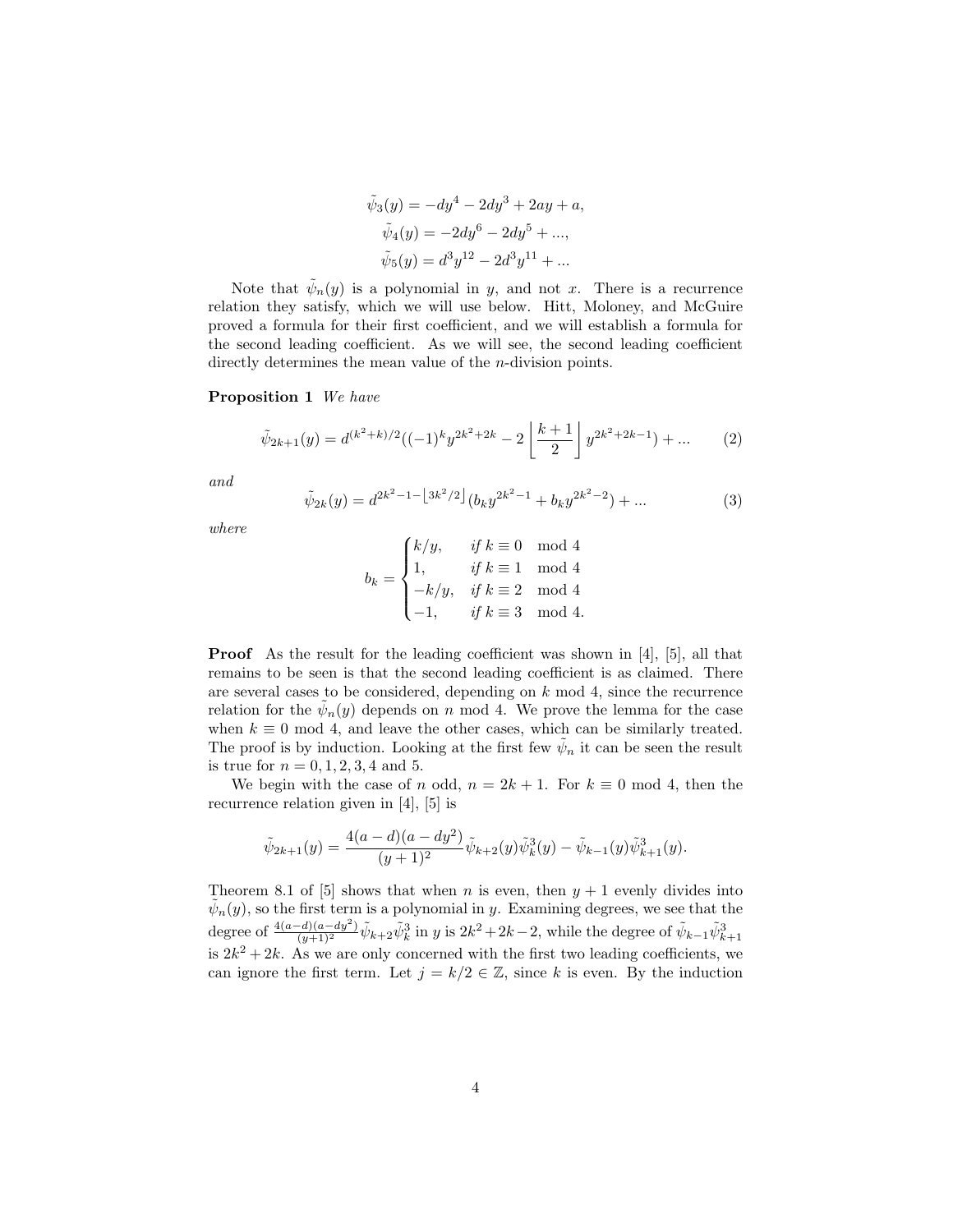hypothesis, we have

$$
\tilde{\psi}_{k-1}\tilde{\psi}_{k+1}^{3} = -d^{(j^{2}-j)/2}(-y^{2j^{2}-2j} - 2\left\lfloor \frac{j}{2} \right\rfloor y^{2j^{2}-2j-1} + \dots) d^{3(j^{2}+j)/2}(y^{2j^{2}+2j} - 2\left\lfloor \frac{j+1}{2} \right\rfloor y^{2j^{2}+2j-1} + \dots)^{3}
$$
\n
$$
= -d^{2j^{2}+2j}(-y^{8j^{2}+4j} - (2\left\lfloor \frac{j}{2} \right\rfloor - 6\left\lfloor \frac{j+1}{2} \right\rfloor)y^{8j^{2}+4j-1} + \dots)
$$
\n
$$
= d^{(k^{2}+k)/2}(y^{2k^{2}+2k} - 2\left\lfloor \frac{k+1}{2} \right\rfloor y^{2k^{2}+2k-1} + \dots).
$$

This proves 2. Note that in the last lines, we used the fact that  $2\left\lfloor \frac{j}{2}\right\rfloor - 6\left\lfloor \frac{j+1}{2}\right\rfloor =$  $-2\left\lfloor \frac{k+1}{2} \right\rfloor$ . This is easy to see by writing  $j = 2i$ , as

$$
2\left\lfloor \frac{j}{2} \right\rfloor - 6\left\lfloor \frac{j+1}{2} \right\rfloor = 2\left\lfloor \frac{2i}{2} \right\rfloor - 6\left\lfloor \frac{2i+1}{2} \right\rfloor
$$

$$
= 2i - 6i
$$

$$
= -4i
$$

$$
= -2j
$$

$$
= -k
$$

$$
= -2\left\lfloor \frac{k}{2} \right\rfloor
$$

$$
= -2\left\lfloor \frac{k+1}{2} \right\rfloor.
$$

We now show 3. Again let  $k = 2j = 4i$  and define  $e_j = 2j^2 - 1 - |3j^2/2|$ . The recurrence from [4], [5] shows that when  $k \equiv 0 \mod 4$ ,

$$
\tilde{\psi}_{2k}(y) = \frac{\tilde{\psi}_k(y)}{y+1} (\tilde{\psi}_{k+2}(y)\tilde{\psi}_{k-1}^3(y) - \tilde{\psi}_{k-2}(y)\tilde{\psi}_{k+1}^3(y)).
$$

By the induction hypothesis and the results for  $\tilde{\psi}_{2k+1}$ , we see that

$$
\tilde{\psi}_{2k}(y) = \frac{d^{e_j}}{y+1} (b_j y^{2j^2-1} + b_j y^{2j^2-2} + ...) (d^{e_{j+1}+j^2-j} (c_{j+1} y^{2j^2+4j+1} + c_{j+1} y^{2j^2+4j} + ...)
$$
  

$$
\cdot (-y^{2j^2-2j} - 2\lfloor j/2 \rfloor y^{2j^2-2j-1} + ...)^{2}
$$
  

$$
- d^{e_{j-1}+j^2+j} (c_{j-1} y^{2j^2-4j+1} + c_{j-1} y^{2j^2-4j} + ...)(y^{2j^2+2j} - 2\left| \frac{j+1}{2} \right| y^{2j^2+2j-1} + ... )^{2}).
$$

Looking at the degrees  $(in y)$  of the terms of the binomial, we see they are both equal to  $6j^2 + 1$ , so we cannot ignore either. Observe that

$$
e_{j+1} + j^2 - j = 3j^2 + 3j + 1 - \left[ \frac{3(j+1)^2}{2} \right]
$$
  
= 3j^2 + 3j + 1 - [6i^2 + 6i + 3/2]  
= 3j^2 + 3j + 1 - 3/2j^2 - 3j - 1  
= |3j^2/2|.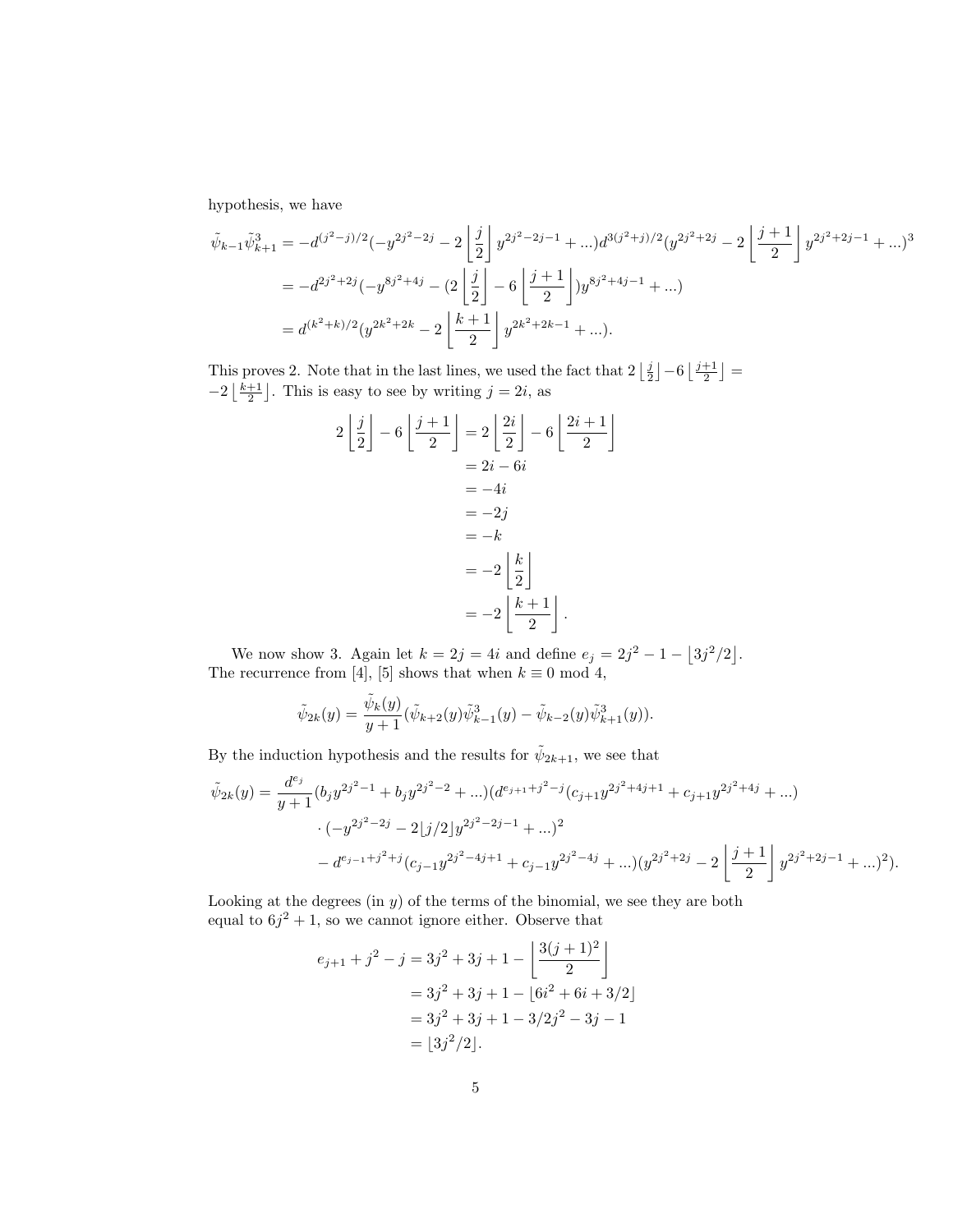Similarly, it is easy to check that  $e_{j-1} + j^2 + j = \lfloor 3j^2/2 \rfloor$  and  $e_j + \lfloor 3j^2/2 \rfloor =$  $2j^2 - 1$ . Also  $e(k) = e(2j) = 8j^2 - 1 - [6j^2] = 2j^2 - 1$ . Using this to further simplify, we find

$$
\tilde{\psi}_{2k}(y) = \frac{d^{e_j}}{y+1} (b_j y^{2j^2-1} + b_j y^{2j^2-2} + ...)d^{[3j^2/2]}
$$
\n
$$
((b_{j+1} - b_{j-1})y^{6j^2+1} + (b_{j+1} - b_{j-1} + 4\left\lfloor \frac{j}{2} \right\rfloor b_{j+1} + 4\left\lfloor \frac{j+1}{2} \right\rfloor b_{j-1})y^{6j^2} + ...).
$$

From the definition of  $b_j$  we see that  $4\left\lfloor \frac{j}{2}\right\rfloor b_{j+1} + 4\left\lfloor \frac{j+1}{2}\right\rfloor b_{j-1} = 0$ , so

$$
\tilde{\psi}_{2k}(y) = \frac{d^{e(k)}}{y+1} (b_j y^{2j^2-1} + b_j y^{2j^2-2} + ...) (2b_{j+1} y^{6j^2+1} + 2b_{j+1} y^{6j^2} + ...)
$$
  
= 
$$
\frac{d^{e(k)}}{y+1} (2b_j b_{j+1} y^{8j^2} + 4b_j b_{j+1} y^{8j^2-1} + ...).
$$

Recall that if we know  $y + 1$  divides a polynomial of the form  $ay^{r} + by^{r-1} + ...$ , then their quotient is  $ay^{r-1} + (b-a)y^{r-2} + \dots$  So

$$
\tilde{\psi}_{2k}(y) = d^{e(k)} (2b_j b_{j+1} y^{8j^2 - 1} + 2b_j b_{j+1} y^{8j^2 - 2} + \dots)
$$
  
= 
$$
d^{e(k)} (b_k y^{2k^2 - 1} + b_k y^{2k^2 - 2} + \dots)
$$

as desired. As mentioned before, the cases  $k \equiv 1, 2, 3 \mod 4$  can be similarly handled, and we omit the details.  $\Box$ 

The following is an easy consequence.

#### Corollary 1 We have

$$
\phi_{2k+1}(y) - \psi_{2k+1}^2(y) - y_Q(\phi_{2k+1}(y) + \psi_{2k+1}^2(y))
$$
  
= 
$$
\frac{(a-d)^{3(k^2+k)}d^{k^2+k}}{2^{4(k^2+k)-1}(1-y)^{4(k^2+k)+1}} \Big(y^{(2k+1)^2} + y_Q(-1)^k(2k+1)y^{4(k^2+k)} + \dots\Big),
$$

and

$$
\phi_{2k}(x,y) - \psi_{2k}^2(x,y) - y_Q\left(\phi_{2k}(x,y) + \psi_{2k}^2(x,y)\right)
$$
  
=  $(-1)^k \frac{(a-d)^{3k^2-1}d^{k^2}}{2^{4k^2-2}(1-y)^{4k^2}} \left((1 - (-1)^k)y^{4k^2} + 0y^{4k^2-1} + ...\right)$ 

Proof Using the previous lemma, and looking only at the leading coefficients we see

$$
\psi_{2k+1}(x,y) = \frac{(a-d)^{3/2(k^2+k)}d^{(k^2+k)/2}}{(2(1-y))^{2(k^2+k)}} \left((-1)^k y^{2(k^2+k)} - 2\left\lfloor\frac{k+1}{2}\right\rfloor y^{2(k^2+k)-1} + \dots\right),
$$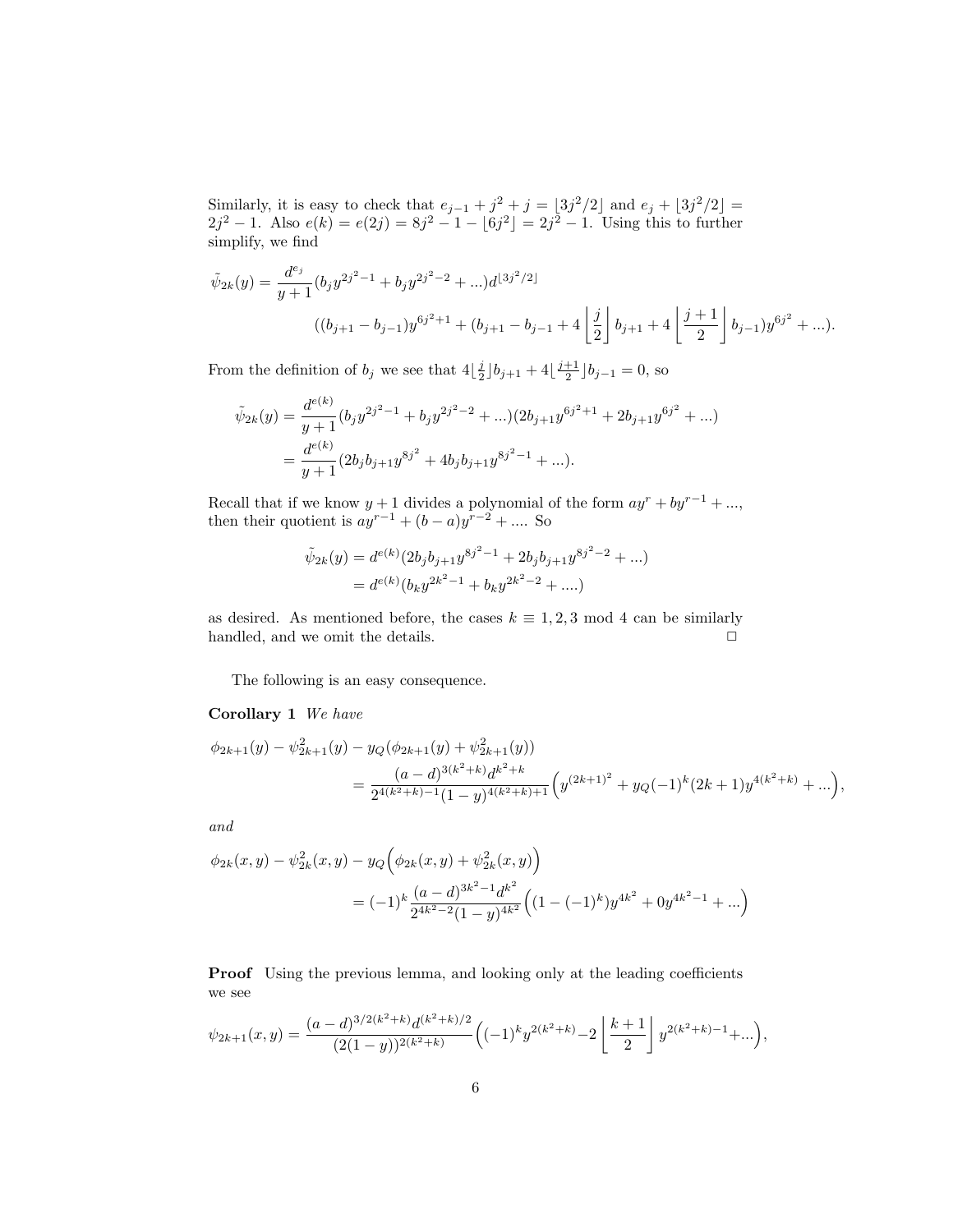and consequently

$$
\psi_{2k+1}^2(x,y) = \frac{(a-d)^{3(k^2+k)}d^{(k^2+k)}}{(2(1-y))^{4(k^2+k)}} \left( y^{4(k^2+k)} - (-1)^k 4 \left[ \frac{k+1}{2} \right] y^{4(k^2+k)-1} + \dots \right).
$$

Also,

$$
\psi_{2k}(x,y) = \frac{(a-d)^{\lfloor 3k^2/2 \rfloor} d^{2k^2-1-\lfloor 3k^2/2 \rfloor}}{x(2(1-y))^{2k^2-1}} \Big(b_k y^{2k^2-1} + b_k y^{2k^2-2} + \ldots \Big),
$$

where  $b_k$  is as defined above. Thus,

$$
\psi_{2k}(x,y)\psi_{2k+2}(x,y) = \frac{(a-d)^{3(k^2+k)+1}d^{k^2+k}}{2^{4(k^2+k)-1}(1-y)^{4(k^2+k)+1}} \left((-1)^{k+1}\left\lfloor\frac{k+1}{2}\right\rfloor (y^{4(k^2+k)}+y^{4(k^2+k)-1})+\ldots\right).
$$

By definition,  $\phi_{2k+1}(x,y) = \frac{1+y}{1-y}\psi_{2k+1}^2(x,y) - \frac{4}{a-d}\psi_{2k}(x,y)\psi_{2k+2}(x,y)$ . So

$$
\phi_{2k+1}(x,y) = \frac{1+y}{1-y} \frac{(a-d)^{3k^2+3k} d^{k^2+k}}{(2(1-y))^{4k^2+4k}} (y^{4k^2+4k} - (-1)^k 4 \left[ \frac{k+1}{2} \right] y^{4k^2+4k-1} + ...)
$$
  
\n
$$
- \frac{4}{a-d} \frac{(a-d)^{\lfloor 3k^2/2 \rfloor} d^{e(k)}}{x(2(1-y))^{2k^2-1}} (b_k y^{2k^2-1} + b_k y^{2k^2-2} ...)
$$
  
\n
$$
\cdot \frac{(a-d)^{\lfloor 3(k+1)^2/2 \rfloor} d^{e(k+1)}}{x(2(1-y))^{2(k+1)^2-1}} (b_{k+1} y^{2(k+1)^2-1} + b_{k+1} y^{2(k+1)^2-2} ...)
$$
  
\n
$$
= \frac{(a-d)^{3k^2+3k} d^{k^2+k}}{2^{4k^2+4k} (1-y)^{4k^2+4k+1}} (y^{4k^2+4k+1} + (1 - (-1)^k 4 \left[ \frac{k+1}{2} \right]) y^{4k^2+4k} + ...)
$$
  
\n
$$
- \frac{(a-d)^{3k^2+3k} d^{k^2+k}}{2^{4k^2+4k-3} (1-y)^{4k^2+4k+1}} (((-1)^k \left[ \frac{k+1}{2} \right]) (y^{4k^2+4k} + y^{rk^2+4k-1}) + ...)
$$
  
\n
$$
= \frac{(a-d)^{3k^2+3k} d^{k^2+k}}{2^{4k^2+4k} (1-y)^{4k^2+4k+1}} (y^{4k^2+4k+1} + (1 + (-1)^k 4 \left[ \frac{k+1}{2} \right] y^{4k^2+4k}) + ...)
$$
  
\n
$$
= \frac{(a-d)^{3k^2+3k} d^{k^2+k}}{2^{4k^2+4k} (1-y)^{4k^2+4k+1}} (y^{4k^2+4k+1} + (-1)^k (2k+1) y^{4k^2+4k}) + ...).
$$

In the last line, we used the identity  $1 + (-1)^{k} 4 \left\lfloor \frac{k+1}{2} \right\rfloor = (-1)^{k} (2k+1)$ . This is easily seen to be true by considering  $k$  to be even, then odd. Hence

$$
\phi_{2k+1}(x,y)-\psi_{2k+1}^2(x,y)=\frac{(a-d)^{3(k^2+k)}d^{k^2+k}}{2^{4(k^2+k)-1}(1-y)^{4(k^2+k)+1}}\Big(y^{4(k^2+k)+1}+0y^{4(k^2+k)}+\ldots\Big),
$$

and

$$
\phi_{2k+1}(x,y)+\psi_{2k+1}^2(x,y)=\frac{(a-d)^{3(k^2+k)}d^{k^2+k}}{2^{4(k^2+k)-1}(1-y)^{4(k^2+k)+1}}\Big((-1)^k(2k+1)y^{4(k^2+k)}+\ldots\Big).
$$

The corollary for odd  $n$  is clear from these last two lines. We omit the analagous calculation to show the result for even  $n$ .  $\Box$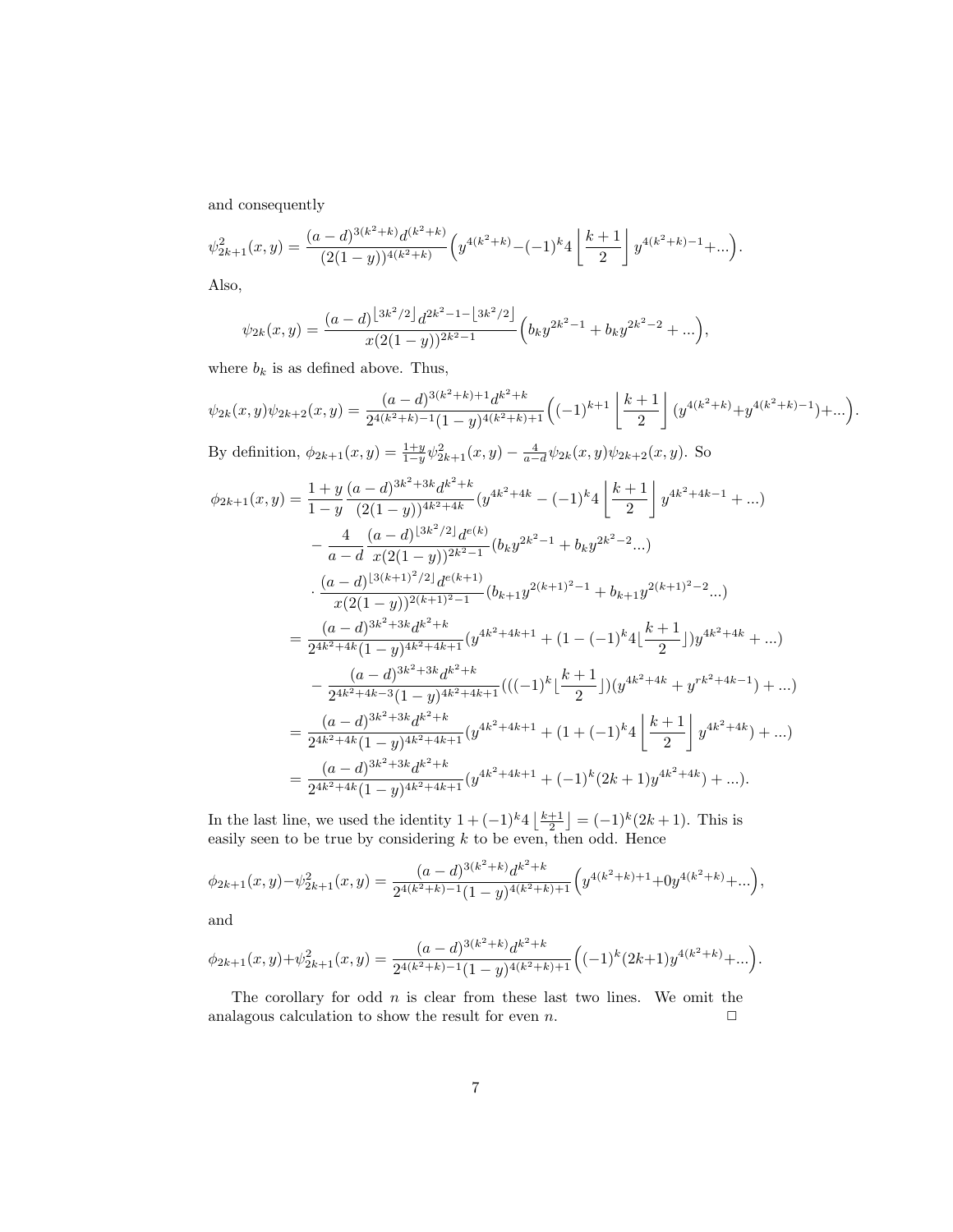## 4 Mean Value Theorem

We now state and prove our mean-value theorem for twisted Edwards curves.

**Theorem 1** Let  $Q \neq (0, 1)$  be a point on the Edwards curve  $E_{a,d}$ . Let  $P_i =$  $(x_i, y_i)$  be the  $n^2$  points such that  $[n]P_i = Q$ .

If  $n$  is odd, then

$$
\frac{1}{n^2} \sum_{i=1}^{n^2} x_i = \frac{1}{n} x_Q,
$$
\n(4)

$$
\frac{1}{n^2} \sum_{i=1}^{n^2} y_i = \frac{(-1)^{(n-1)/2}}{n} y_Q.
$$
\n(5)

If  $n$  is even, then

$$
\frac{1}{n^2} \sum_{i=1}^{n^2} x_i = 0 = \frac{1}{n^2} \sum_{i=1}^{n^2} y_i.
$$

**Proof** For odd  $n$ , the approach is similar to that used by Feng and Wu in [3]. From the above results about twisted Edwards division polynomials, we see  $[n](x, y) = Q$  if and only if

$$
\left(\frac{\phi_n(x,y)\psi_n(x,y)}{\omega_n(x,y)}, \frac{\phi_n(x,y)-\psi_n^2(x,y)}{\phi_n(x,y)-\psi_n^2(x,y)}\right)=(x_Q,y_Q).
$$

In other words,

$$
\phi_n(x, y) - \psi_n^2(x, y) - y_Q(\phi_n(x, y) - \psi_n^2(x, y)) = 0.
$$

As seen in Proposition 1, for odd  $n$  this is equivalent to

$$
y^{n^2} - (-1)^{(n-1)/2} n y_Q y^{n^2 - 1} + \dots = 0,
$$

(we need not worry about when  $y = 1$  since  $Q \neq (0, 1)$ ). This polynomial has as roots the  $n^2$   $y_i$ . So it must also be equal to the polynomial

$$
\prod_{i=1}^{n^2} (y - y_i).
$$

Comparing the  $y^{n^2-1}$  coefficients of these two equal polynomials, the result for the y-coordinates follows immediately.

The result for the x-coordinates could be established by rewriting the division polynomials in terms of  $x$ , however we prefer the following approach. vision polynomials in terms of x, however we prefer the following approach.<br>Define a map  $\Phi : E_{a,d} \to E_{1,d/a}$  by  $\Phi(x,y) = (\sqrt{a}x, y)$ . Using the addition law it is easily verified that  $\Phi$  is a homomorphism. So if  $[n](x, y) = (x_Q, y_Q)$ ,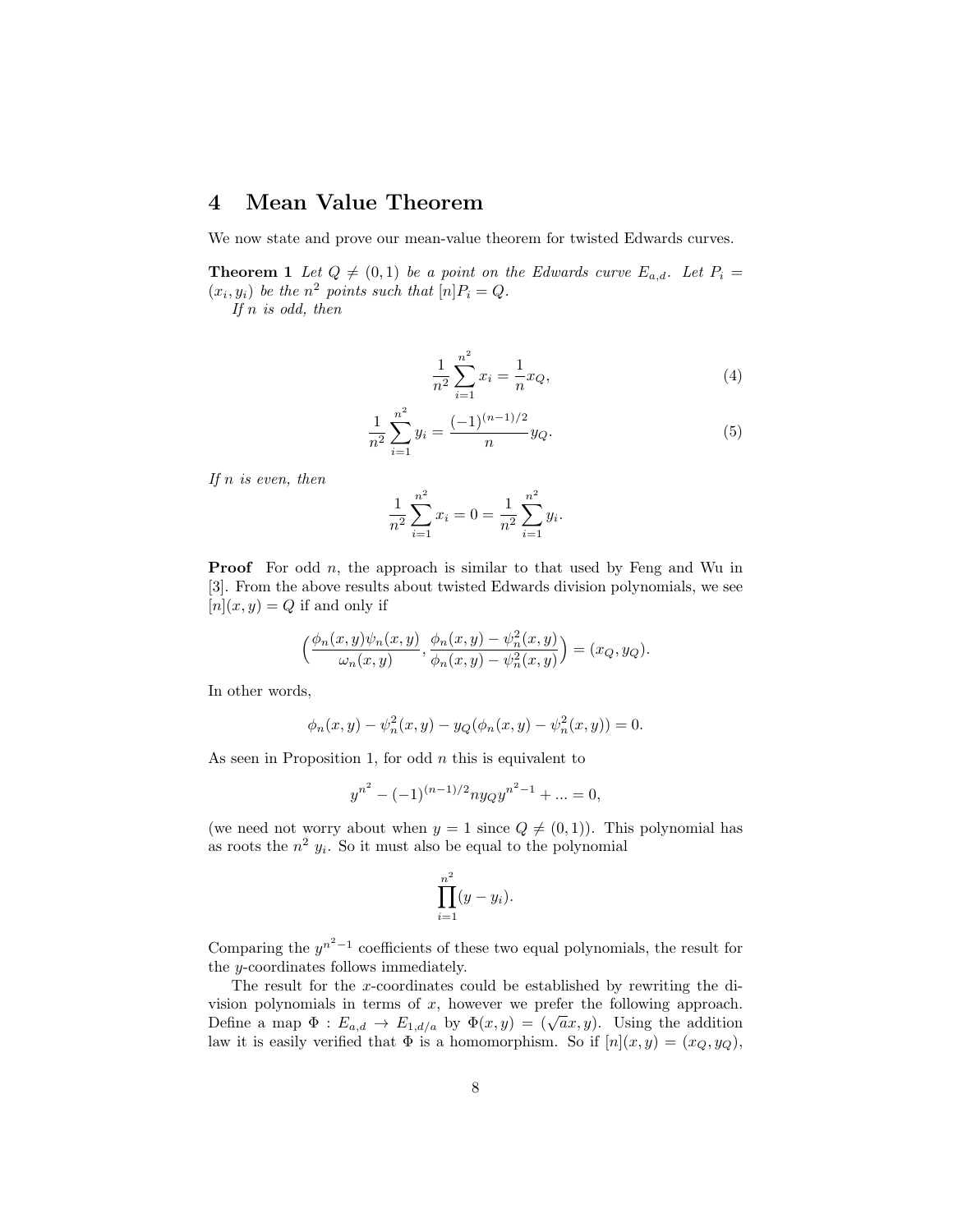then  $[n](\sqrt{a}x, y) = [n]\Phi(x, y) = \Phi([n](x, y)) = \Phi(Q) = (\sqrt{a}x_{Q}, y_{Q})$  on  $E_{1, d/a}$ . Then  $\mu_1(\sqrt{ax}, y) = \mu_1(\sqrt{ax}, y) = \mathcal{L}(\mu_1(x, y)) = \mathcal{L}(\mathcal{L}) = (\sqrt{a}x)$ <br>Observe also that  $(\sqrt{ax}, y) = (-y, \sqrt{ax}) + (1, 0)$  on  $E_{1, d/a}$ .

By what we just noted the  $(\sqrt{ax_i}, y_i)$  are the  $n^2$  points on  $E_{1,d/a}$  which By what we just noted the  $\sqrt{ }$ <br>satisfy  $[n]P = (\sqrt{a}x_Q, y_Q)$ . So then

$$
(\sqrt{a}x_Q, y_Q) = [n]((y_i, -\sqrt{a}x_i) + (-1, 0)) = [n](y_i, -\sqrt{a}x_i) + [n](-1, 0).
$$

It is not hard to see that for odd  $n$ ,

$$
[n](-1,0) = ((-1)^{(n+1)/2},0)
$$

on  $E_{1,a/d}$ . Rewriting, we see that

$$
[n](y_i, -\sqrt{a}x_i) = (\sqrt{a}x_Q, y_Q) + ((-1)^{(n-1)/2}, 0) = ((-1)^{(n-1)/2}y_Q, \sqrt{a}(-1)^{(n+1)/2}x_Q).
$$

By our result for the  $y$ -coordinates, we then have

$$
\sum_{i=1}^{n^2} -\sqrt{a}x_i = (-1)^{(n-1)/2}n\left(\sqrt{a}(-1)^{(n+1)/2}x_Q\right).
$$

The result for the x-coordinates follows immediately.

We now show that if *n* is even, then  $\sum_{i=1}^{n^2} y_i = 0$ . Assuming this, by repeating our argument to swap the x and y-coordinates it follows that  $\sum_{i=1}^{n^2} x_i = 0$  as well. We could use Corollary 1 again to see  $\sum_{i=1}^{n^2} y_i = 0$ , but we will a different technique.

**Lemma 1** Let  $P_1, P_2, P_3$ , and  $P_4$  be the 4 distinct points on  $E_{a,d}$  such that  $[2]P_i = Q$ , where  $Q \neq (0, 1)$ . Then

$$
\sum_{i=1}^{4} x_i = 0 = \sum_{i=1}^{4} y_i.
$$

**Proof** The points of order 4 on  $E_{a,d}$  are the identity  $(0, 1)$ , the point  $(0, -1)$ of order 2, and the points  $(\frac{1}{\sqrt{a}}, 0)$  and  $(-\frac{1}{\sqrt{a}}, 0)$ . From this it is clear that the x and  $y$ -coordinates both sum to zero.

We now show how combine mean value results for  $n$ -division points and  $m$ -division points to obtain one for the  $mn$ -division points.

**Proposition 2** Fix m and n. Suppose we have that  $\sum_{i=1}^{m^2} x_{P_i} = c_m x_Q$  and  $\sum_{i=1}^{m^2} y_{P_i} = d_m y_Q$  for some constants  $c_m, d_m$  which depend only on m, whenever the  $P_i$ ,  $i = 1, 2, ..., m^2$  are points such that  $[m]P = Q$ , for some  $Q \neq (0, 1)$ . Similarly, suppose we have that  $\sum_{i=1}^{n^2} x_{R_i} = e_n x_S$  and  $\sum_{i=1}^{n^2} y_{R_i} = f_n y_S$  for some constants  $e_n, f_n$  which depend only on n, where the  $R_i$ ,  $i = 1, 2, ..., n^2$  are points such that  $[n]R = S$ , for some  $S \neq (0, 1)$ .

Then given  $(mn)^2$  points  $T_1, T_2, ..., T_{(mn)^2}$  on  $E_{a,d}$  such that  $[mn]T_i = U$  for some  $U \neq (0, 1)$ . Then  $\sum_{i=1}^{(mn)^2} x_{T_i} = c_m e_n x_U$  and  $\sum_{i=1}^{(mn)^2} y_{T_i} = d_m f_n y_U$ .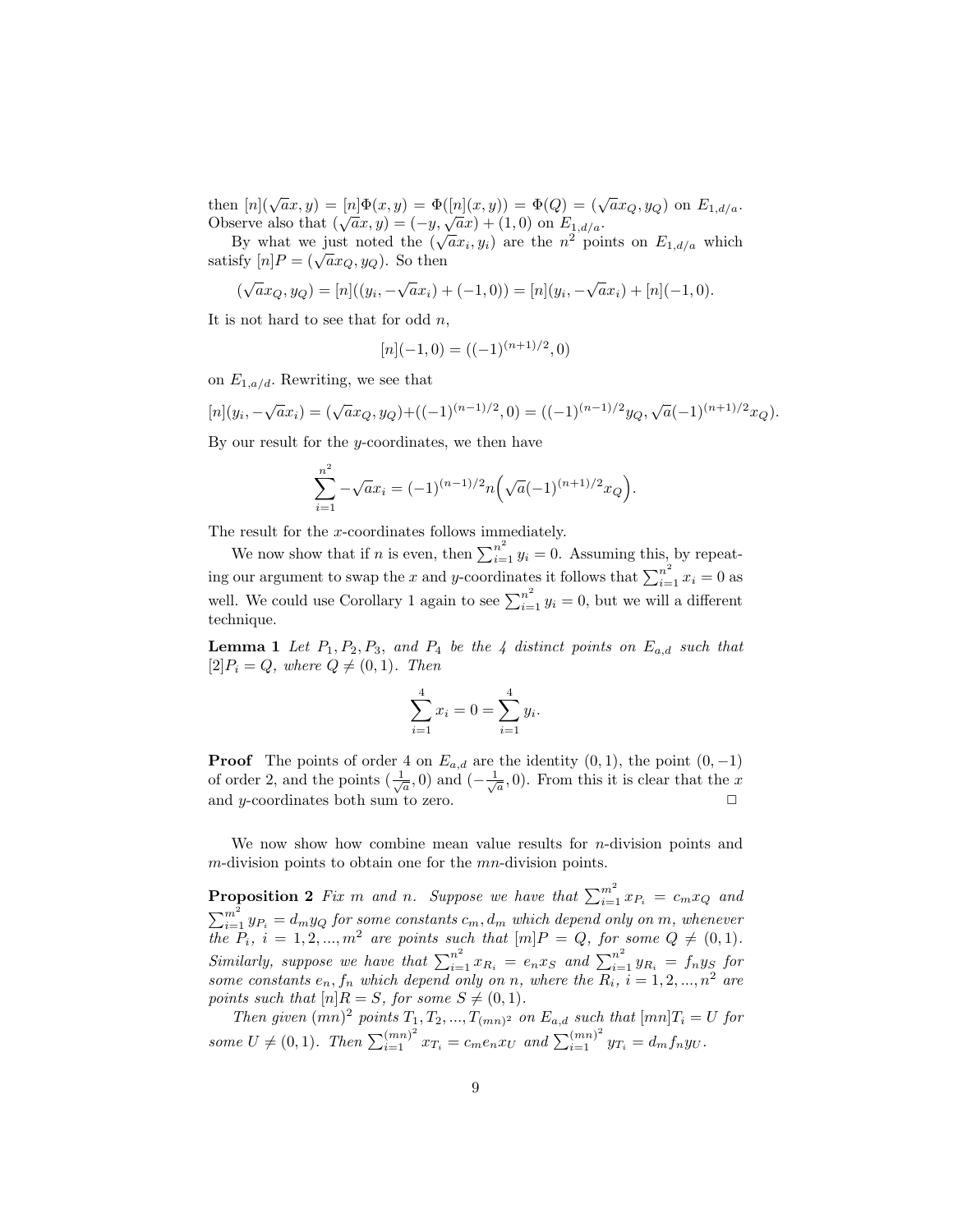**Proof** Consider the set of points  $\{[m]T_1, [m]T_2, ..., [m]T_{(mn)^2}\}\$ . Each element  $[m]T_i$  satisfies  $[n](m]T_i) = U$ . So this set must be equal to the same set of  $n^2$  points V that satisfy  $[n]V = U$ . Call this set  $\{V_1, V_2, ..., V_{n^2}\}$ . For each  $V_j$ , there must be  $m^2$  elements of the  $T_i$  which satisfy  $[m]T_i = V_j$ . This partitions our original set of the  $(mn)^2$  points  $T_i$  into  $n^2$  subsets of  $m^2$  points. Then by assumption, we have

$$
\sum_{i=1}^{(mn)^2} x_{T_i} = \sum_{i=1}^{n^2} c_m x_{V_i} = c_m e_n x_U,
$$

 $\overline{(\ }$ 

and

$$
\sum_{i=1}^{mn^2} y_{T_i} = \sum_{i=1}^{n^2} d_m y_{V_i} = d_m f_n y_U.
$$

For example, fix an elliptic curve and suppose we know the mean value of the x-coordinates of the 3-division points, or  $\sum_{i=1}^{9} x_i = 3x_Q$ . Similary if know the same for the 5-division points,  $\sum_{i=1}^{25} x_i = 5x_Q$ , then by Proposition 2 we know the mean value for the 15-division points. It will be  $\sum_{i=1}^{225} x_i = (15x_Q)$ .

Combining Proposition 2 and Lemma 1 we can conclude by induction that whenever  $n = 2^k$  we have  $\sum_{i=1}^{n^2} x_{P_i} = 0 = \sum_{i=1}^{n^2} y_{P_i}$ . The earlier results (4) and  $(5)$  for odd n can now be combined with Lemma 1 and Proposition 2 which shows our mean value theorem is true whenever  $n$  is even.

We remark that Theorem 1 was proved for points  $Q \neq (0, 1)$ . When  $Q = (0, 1)$ . then we claim  $\sum_{i=1}^{n^2} x_i = 0 = \sum_{i=1}^{n^2} y_i = 0$ . Let  $P_i$  be the  $n^2$  points which satisfy  $[n]P_i = (0,1)$ . If  $\overline{P}_i$  is one of our  $n^2$  points, then  $-P_i$  is also. The only time  $P_i = -P_i$  are the points  $(0, \pm 1)$ . Then clearly  $\sum_{i=1}^{n^2} x_i = 0$ . Then we repeat our trick of switching the  $x$  and  $y$  coordinates to get the same result for the sum of the  $y_i$ .

### 5 Conclusion

Feng and Wu proved a mean value theorem for the  $x$ -coordinates of the division points on an elliptic curve in Weierstrass form. In this paper we showed similar results hold for both the x and y-coordinates on twisted Edwards curves.

Based on numerical examples, we conjecture the following mean value formula for the y-coordinate of the  $n$ -division points on an elliptic curve in Weierstrass form. If  $(x_i, y_i)$ , for  $i = 1, ..., n^2$ , are the points such that  $[n]P = Q \neq \infty$ on  $E: y^2 = x^3 + Ax + B$ , then

$$
\frac{1}{n^2} \sum_{i=1}^{n^2} y_i = n y_Q.
$$
 (6)

 $\Box$